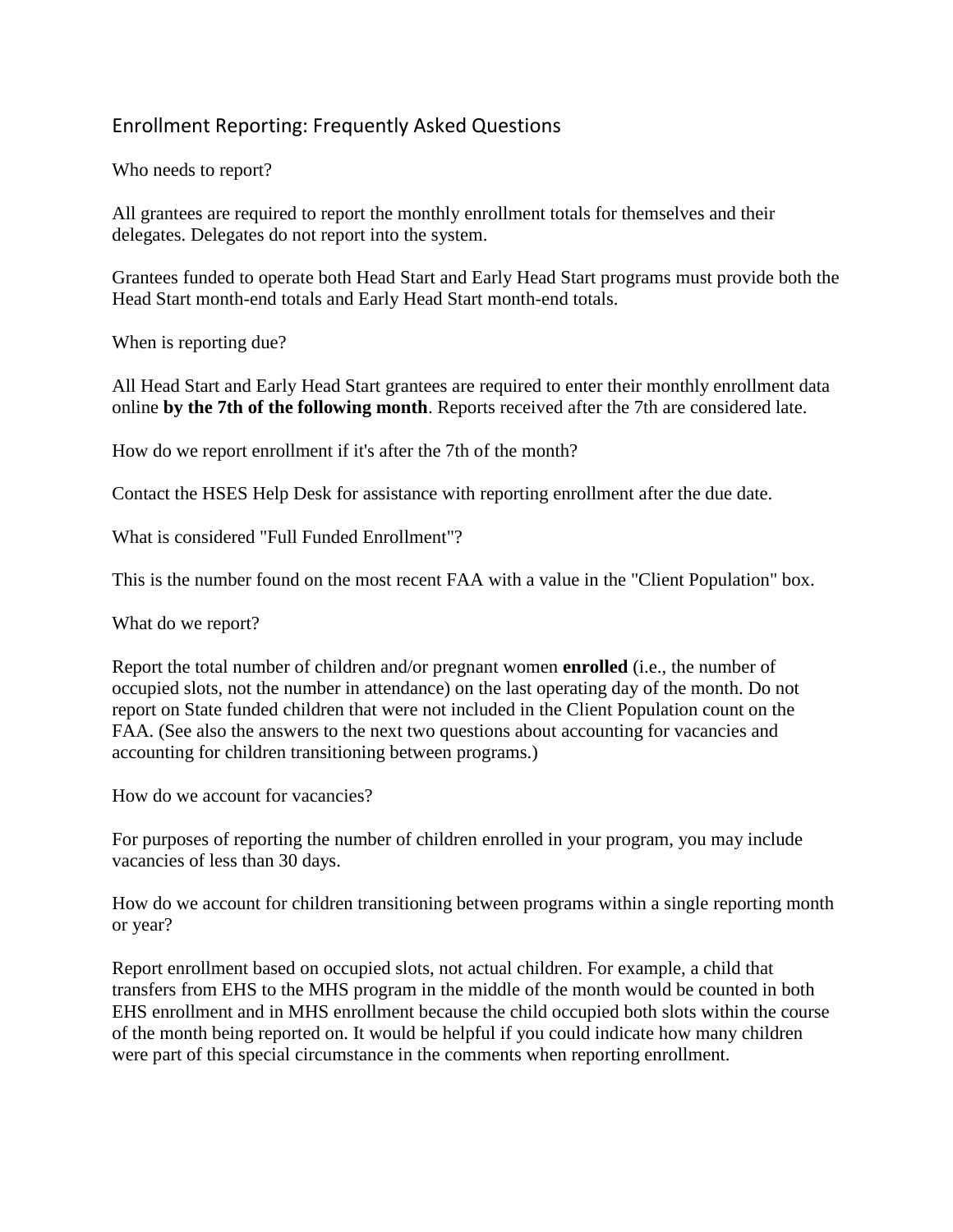What if the last day the program provided services in the reporting month is before the end of the month?

Indicate the last day services were provided. Enter comments to explain why services were not provided through the last operating day of the month.

Do we report when we are not in operation?

Yes. Indicate whether the program was in operation for the reporting month. You must report every month for the duration of the grant; however, if your program will be closed for more than one month, you can report non-operational status for those months in advance. Enter comments to explain why the program was not (or will not be) in operation.

## *60 Days or Less in Enrollment Year*

Explain in comments whether enrollment positions are vacant due to the authority provided in 1305.7(b) that specifies that programs may elect not to fill a vacancy when 60 calendar days or less remain in the program's enrollment year. Enter the number of positions affected by this authority.

Where do we log in?

Log in to the Head Start Enterprise System at<https://hses.ohs.acf.hhs.gov/hsprograms>

What is the username and password?

Your organization has been assigned the username and password that is currently used for the Early Childhood Learning and Knowledge Center (ECLKC) information verification updates.

**Username** is your grant number (ex. 01CH1111-000 or 01CH1111-200). You will need to enter the three-digit extension.

What is the Enrollment Summary screen?

The Enrollment Summary screen is the first screen you see after selecting the Enrollment tab. This screen provides information on your grant, including Grant Number, Grantee Name, and the enrollment data by month. It also shows the status of reporting ("Due," "Overdue," "Reported," or blank if it is not yet time to report for that month).

- 1. Verify that the Grant Number and Grantee Name displayed on the screen are correct. If they are incorrect, please call the Help Desk at 1-866-771-4737 (toll free) or 1-703-528 0591 (local) or e-mail the Help Desk at [help@hsesinfo.org.](mailto:help@hsesinfo.org)
- Choose the month for which you want to enter data, and click on the paper and pencil icon

How do we enter our data?